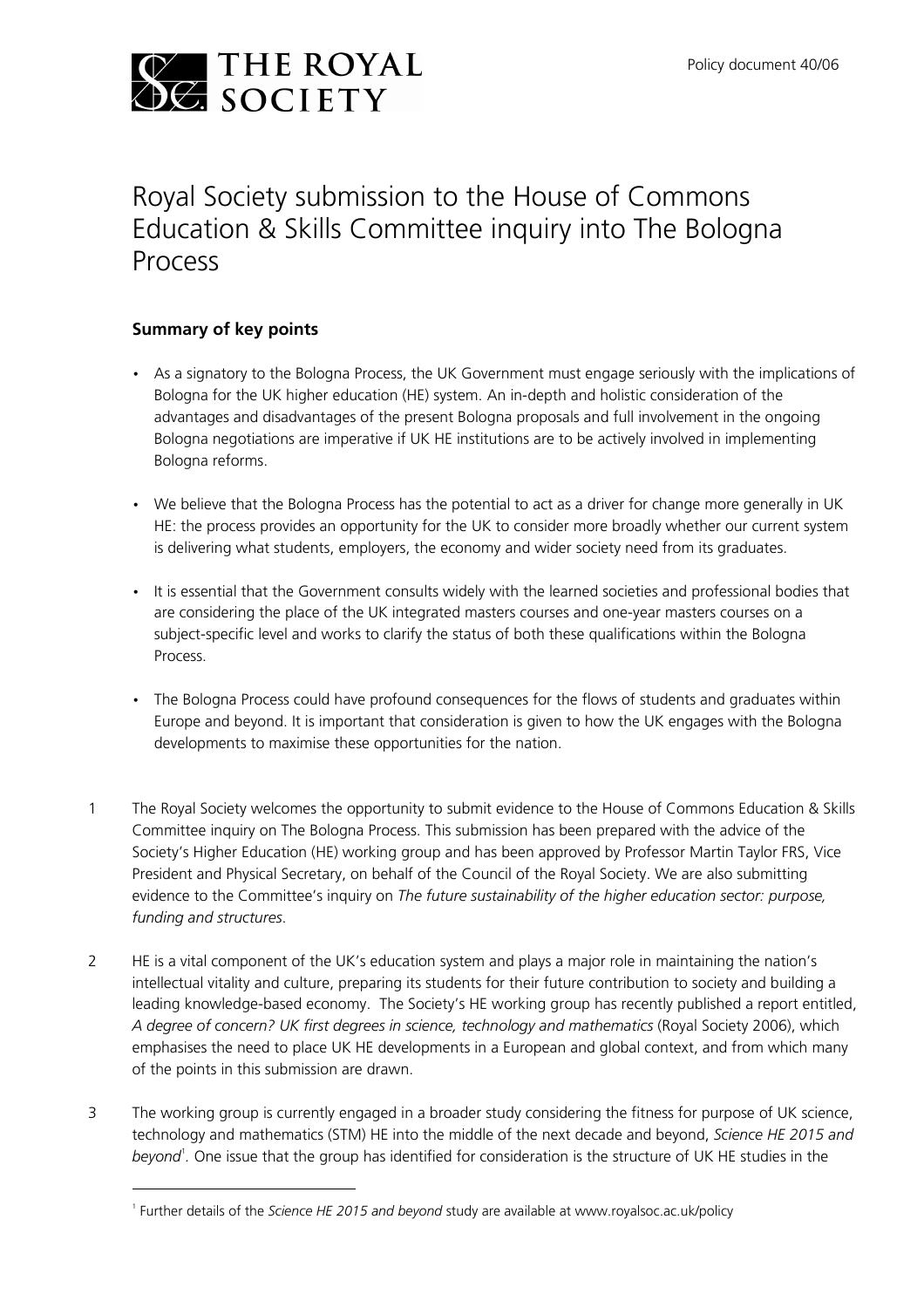light of the Bologna Process. This response is informed by the group's thinking on these questions to date and the input from various organisations to the group's call for evidence on this subject. However, the study will not report until autumn 2007 and the group will be developing its thinking on questions related to the Committee's inquiry over the coming months. We would be happy to expand further on the points in this submission or to give oral evidence to the Committee, and we hope to stay in close contact with the Committee as our respective studies develop.

## General principles

- 4 The Bologna Declaration, signed by European Ministers for Education in June 1999, expressed the goal of developing a European Higher Education Area (EHEA) by 2010. Through specific objectives, the Bologna Process is working towards developing a coherent European HE environment to foster employability and mobility in Europe. It also aims to increase the competitiveness of European HE in the world. We strongly support these broad aims.
- 5 We believe that, as a signatory to the Bologna Process, the UK Government must engage seriously with the implications of Bologna for the UK HE system. An in-depth and holistic consideration of the advantages and disadvantages of the present Bologna proposals and full involvement in the ongoing Bologna negotiations are imperative if UK HE institutions are to be actively involved in implementing Bologna reforms.
- 6 The UK is currently responsible for providing the Secretariat to the Bologna Follow Up Group and its Board prior to the next Ministerial Summit in London in May 2007. This should provide the impetus for the Government to raise the profile of the Bologna Process and stimulate UK HE institutions to engage fully in the key debates surrounding Bologna compliance.
- 7 We fully support the efforts of those learned societies and professional bodies that are considering the effects of the Bologna Process for their relevant disciplines. We are concerned that many of these bodies do not believe that the Government is exploring the detailed implications of the Bologna Process for specific subjects in sufficient depth. We also welcome the efforts of the Europe Unit, jointly funded by Universities UK and the three higher education funding councils of England, Wales and Scotland, in raising awareness of the Bologna Process and strengthening the position of the UK HE sector in debates over the Bologna Process.
- 8 We believe that the Bologna Process has the potential to act as a driver for change more generally in UKHE. Aside from the opportunity the process provides for the UK to consider how the structure, content and purpose of the different stages of our current HE system compare to the arrangements in other countries, we should anyway be exploring more broadly whether our current system is delivering what students, employers, the economy and wider society need from its graduates and how this will evolve over the next decade.

### Educational interfaces

- 9 There are different 14-19 education systems across Europe. The Bologna Process must take account of these different inputs to HE and allow signatory countries to maintain the necessary flexibility to meet the educational needs of those students entering HE.
- 10 Within the UK too, there is increasing student choice within the 14-19 curriculum. Although secondary school rolls are predicted to fall over the next decade, which may in time affect the number of options

2 **|December 2006|** HoC Education & Skills Committee inquiry on The Bologna Process The Royal Society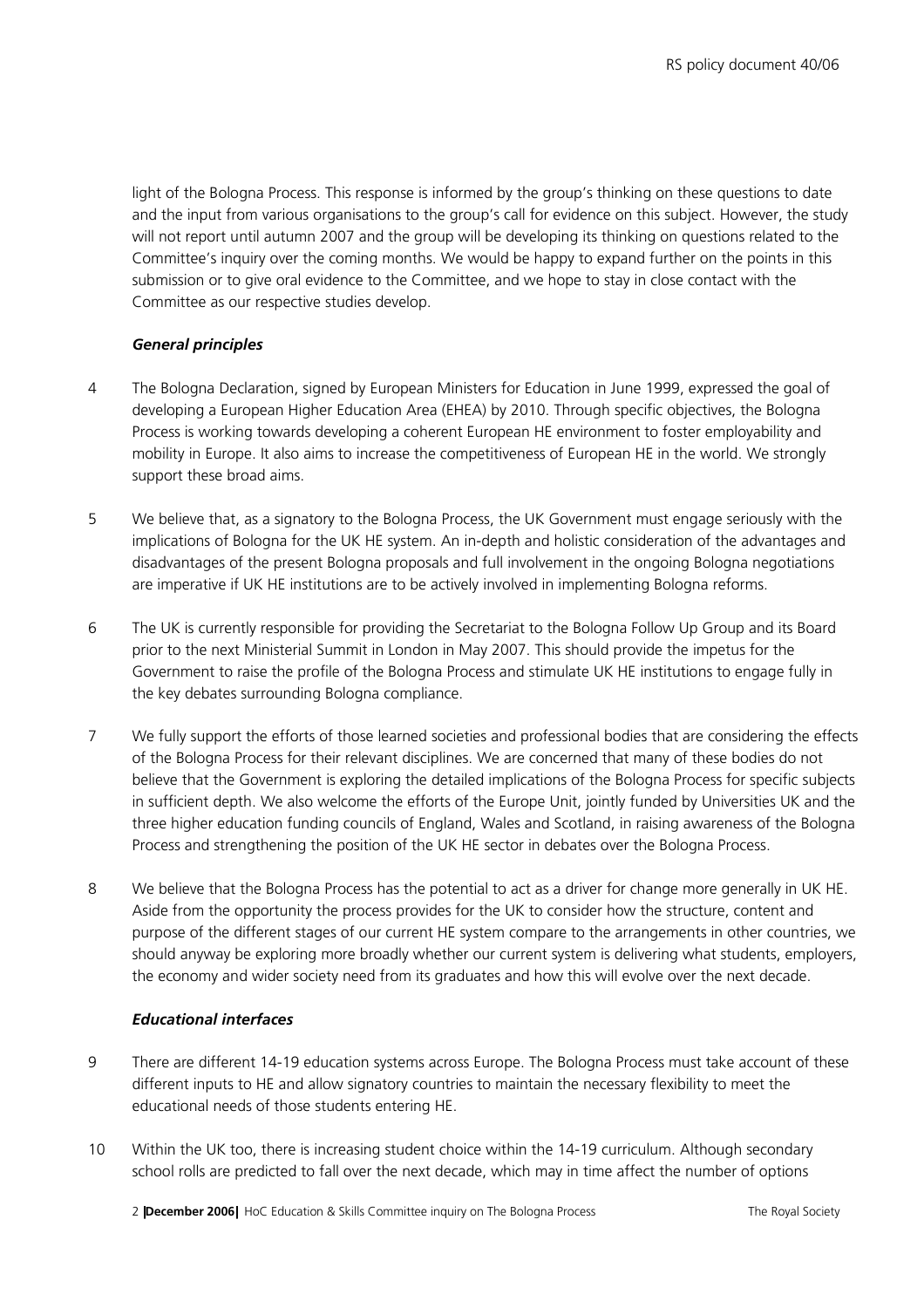available, it is imperative that universities recognise the multiplicity of entry qualifications and subject combinations with which students are starting their courses and actively work to help them bridge the gap between the skills, knowledge and experience they have already gained and degree-level study.

#### The Bologna Process and the UK

- 11 The UK, unlike many other signatories to the Bologna Declaration in 1999, already had a two-cycle (bachelors, masters) degree structure as an integral part of its HE system. However, other countries have moved quickly to embrace the opportunities for structural and curricula reform presented by the Bologna Process. For example, Germany started the process of introducing two-cycle qualifications in 2002 and will complete nationwide introduction by 2010 (BMBF 2005) and France has been gradually implementing a twocycle system since 2002 (BFUG 2005). It is important for both the UK Government and HE institutions to appreciate the extensive changes that other countries have made to their HE systems to accommodate the Bologna Process.
- 12 While the Bologna Process Stockingtaking Report (BFUG 2005) presented to Ministers at the 2005 Bergen conference shows the UK in a broadly favourable position with regard to the main Bologna Process actions, there are still areas of potential conflict such as those discussed in paragraph 13. The UK risks falling behind other countries and thereby losing competitive advantage unless it addresses these issues.
- 13 There are two specific areas of concern that we would highlight as being of particular importance for the science, engineering and mathematics communities: integrated masters courses and one-year masters courses. The Framework for Qualifications of the EHEA adopted at the Bergen summit in 2005 stipulates that first-cycle qualifications should typically include 180-240 European Credit Transfer System (ECTS) credits and second-cycle qualifications should typically include 90-120 ECTS credits, with a minimum of 60 credits at the level of the 2nd cycle. Currently the European Commission's User Guide for ECTS states that one calendar year can only be allocated 75 ECTS, leading to concern that the UK's masters and integrated masters programmes are incompatible with Bologna requirements and might be regarded as 'lightweight' compared to the second-cycle programmes in many other countries which last two years.
	- a. Integrated masters courses. The introduction of four-year integrated masters programmes in science and engineering (for example, MSci and MEng degrees) during the 1990s was motivated principally by the difficulty of fitting all of the work believed to be necessary in a first degree into the already heavy workload required of science and engineering undergraduates. The implications of the Bologna Process for these degrees is considered in a note published by the Europe Unit (UUK 2005) in consultation with the Quality Assurance Agency, the HE Funding Councils and the Standing Conference of Principals, which gives guidance on how such courses could be made Bologna compliant. The suggestions made within the note include teaching students over the summer vacation – which would have serious implications for the staff time available for research and international collaboration – and incorporating industrial placements into such programmes – which would be easier in disciplines such as engineering than in, for example, mathematics or theoretical physics.
	- b. One-year masters courses. One-year taught masters programmes in the UK often achieve more than 60 ECTS (EUA 2005) and are considered by many universities to be a particularly attractive part of the UK HE system, especially to overseas students. They also generate a significant income stream for many institutions. However, there remains the danger that if graduates from longer European masters courses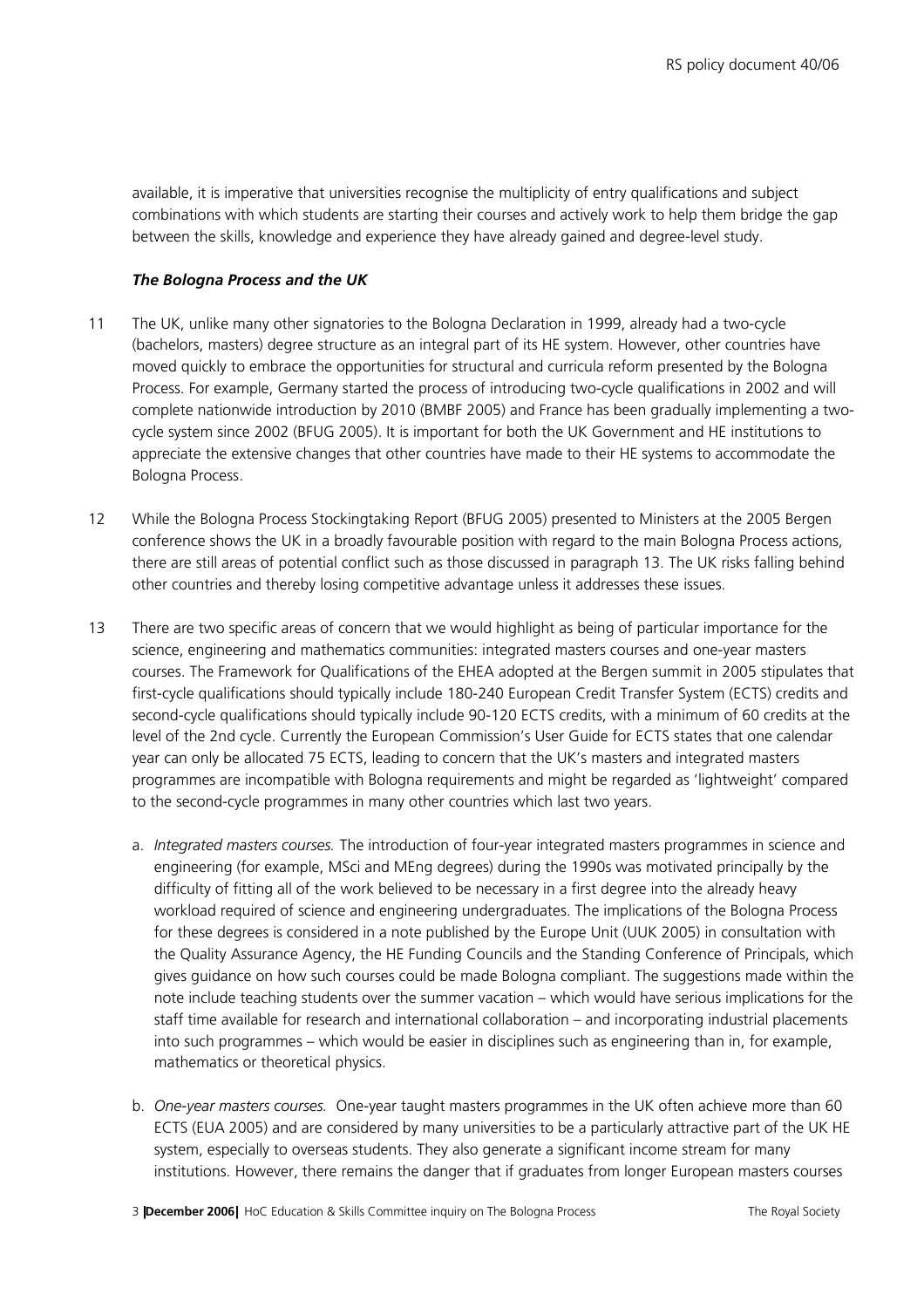are considered to be more attractive by employers, the UK one-year system and its graduates would lose their competitive advantage. For example, there is growing evidence that firms and elite academic research teams have found that, in general, UK PhD graduates are not as mature or well-rounded as their French, German or US counterparts, due to the shorter overall length of the UK HE system (see, for example, EPSRC 2002, 2003, 2005). While length alone is not the most important measure of a course, it is clear that there is a limit to the amount of work that can be done in a fixed time.

14 It is essential that the Government consults widely with the learned societies and professional bodies that are considering these questions at a subject-specific level and works to clarify the status of both these qualifications within the Bologna Process. One of the aims of the Bologna Process is to enhance the employability of graduates and it is therefore vital that the perspective of employers is also sought on these questions.

#### International perspectives

- 15 Countries from elsewhere in the world are becoming increasingly interested in the Bologna Process and its implications for the international competitiveness of their own HE systems. Australia was invited to attend the 2005 ministerial meeting in Bergen as an observer, and China is seeking observer status for the 2007 ministerial meeting in London.
- 16 The Department of Education, Science and Training in Australia consulted in early 2006 on Australia and Bologna (DEST 2006), highlighting the risks of Bologna incompatibility for the country. They saw these risks as including: other countries or regions following the Bologna route, resulting in an increased tendency for relationships between aligned systems at the expense of less compatible systems; and, Europe becoming a more attractive destination for overseas students at the expense of Australia. It is clear that these risks could equally apply to the UK should it choose to not fully engage with the Bologna Process.
- 17 UK science cannot flourish in isolation from the rest of the world. Science is a globally competitive business, and UK scientists must be able to engage with the best scientists throughout the world if they are to remain at the forefront of science. There are considerable benefits to increasing the mobility of students in Europe and beyond. Both UK students who choose to complete a part of their HE studies outside the UK and UK students studying within the UK who are joined by students from other countries will build linkages and relationships which may prove valuable whatever their future career. The Bologna Process could have profound consequences for the flows of students and graduates within Europe and beyond. It is important that consideration is given now to how the UK engages with the Bologna developments to maximise these opportunities.

### References

BFUG (2005). Bologna Process Stocktaking Report from a working group appointed by the Bologna Followup Group to the Conference of European Ministers Responsible for Higher Education, Bergen, 19-20 May 2005. Bologna Follow Up Group: Bergen.

Available online at www.bologna-bergen2005.no/Bergen/050509\_Stocktaking.pdf

BMBF (2005). Status of the Introduction of Bachelor and Master Study Programmes in the

4 **|December 2006|** HoC Education & Skills Committee inquiry on The Bologna Process The Royal Society